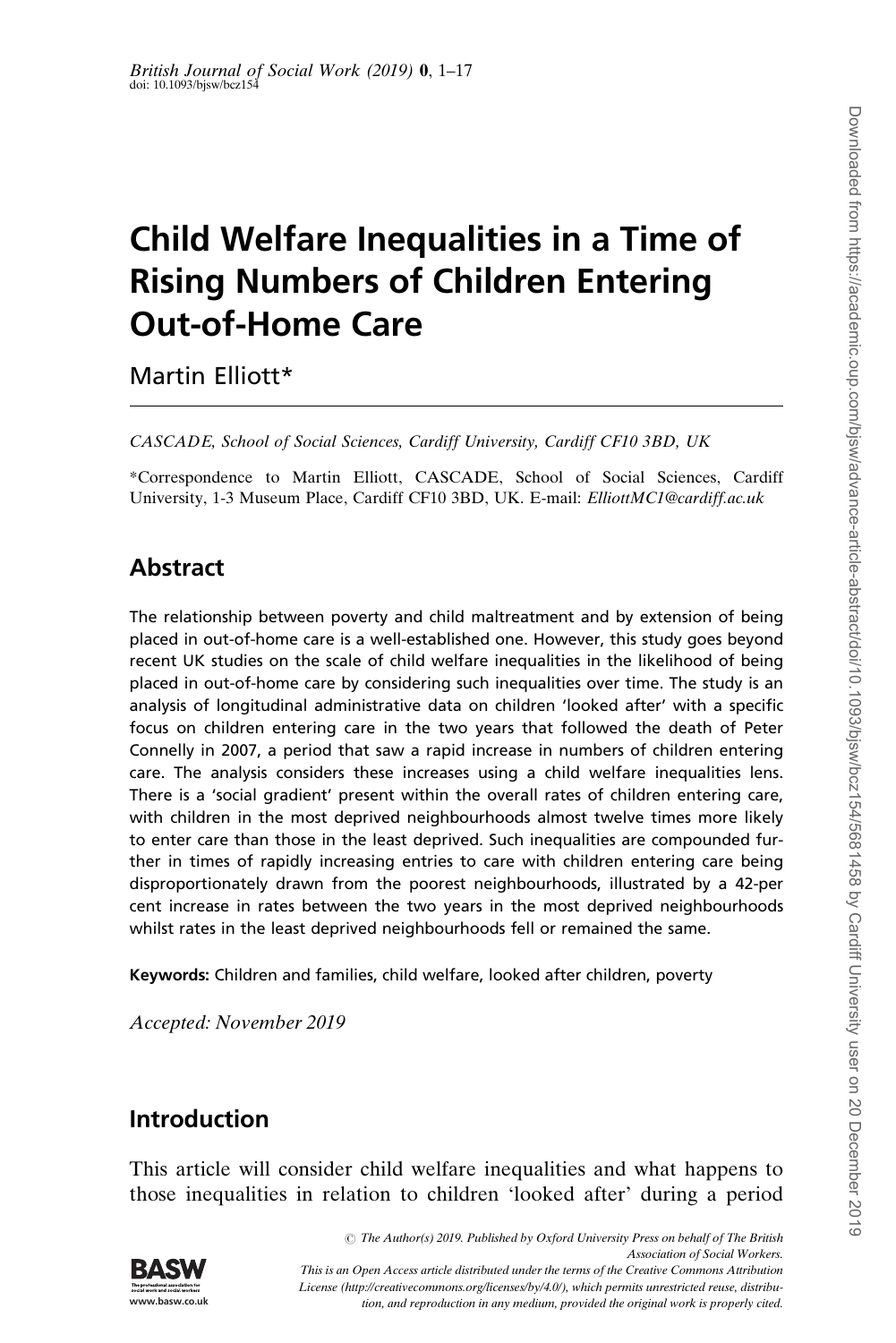of significant, rapid increase in the numbers of children entering care. This will be done by exploring inequalities during a significant period in the UK for statutory children's services, the period from April 2008 to March 2010, which covers the events surrounding the death of Peter Connelly (Baby P) and their immediate aftermath.

The use of a social inequalities lens is well established internationally in both health and education research. However, its use in child welfare research, particularly in the UK, is relatively under-developed although it does get some attention in the USA and elsewhere. This study aims to go beyond the small, but growing, body of literature in the UK that seeks to describe the 'social determinants' of child welfare and highlights the current lack of consideration given to the socio-economic drivers of contact with child welfare services by looking at such inequalities over time.

The relationship between poverty and child maltreatment is a wellestablished one ([Conger](#page-14-0) et al., 1992; [Pelton, 1994](#page-16-0); [Jonson-Reid](#page-15-0) et al., [2009](#page-15-0); [Berger and Waldfogel, 2011;](#page-13-0) [Pelton, 2015;](#page-16-0) [Conrad-Heibner and](#page-14-0) [Scanlon, 2015;](#page-14-0) Slack et al.[, 2017](#page-16-0)). There is also, by extension, a substantial literature linking socio-economic factors to outcomes such as being placed in out-of-home care ([Bebbington and Miles, 1989;](#page-13-0) [Franzen](#page-15-0) et al., [2008](#page-15-0); [Simkiss](#page-16-0) et al., 2013) often as a result of abuse and neglect. Whilst this considerable body of research exists showing a relationship between poverty and child maltreatment and/or becoming 'looked-after', there is relatively scant research focused on identifying and explaining the causal relationship between the two (Slack *et al.*[, 2017\)](#page-16-0). There is, however, the beginnings of an emerging literature that suggests the presence of a causal relationship [\(Shook and Testa, 1997](#page-16-0); [Fein and Lee, 2003;](#page-15-0) [Cancian](#page-14-0) et al.[, 2013](#page-14-0)). In particular, the quasi-experimental study by Cancian et al. in the USA showed a reduction in child maltreatment reports within a group whose income was increased by as little as \$100 a year relative to a control group, suggesting a causal relationship between household income and child maltreatment. However, within the UK in recent years, the message from some politicians and senior policy advisors has been to talk down ideas of a correlation, much less a causal relationship between poverty and child maltreatment. It has been argued that structural explanations can be used to portray abusive parents as victims of social injustice thus robbing individuals of the power of agency and breaking the link between their actions and the consequences ([Gove, 2013\)](#page-15-0). Similarly, it has been argued that whilst 'there may be a partial correlation between disadvantage and poor parenting ... there is not a causal link' [\(Narey, 2014](#page-15-0), p.11). The understanding and even acceptance at a policy level of a relationship between poverty and child abuse is therefore contested and, by extension, the relationship between families' socio-economic circumstances and children becoming 'looked after'.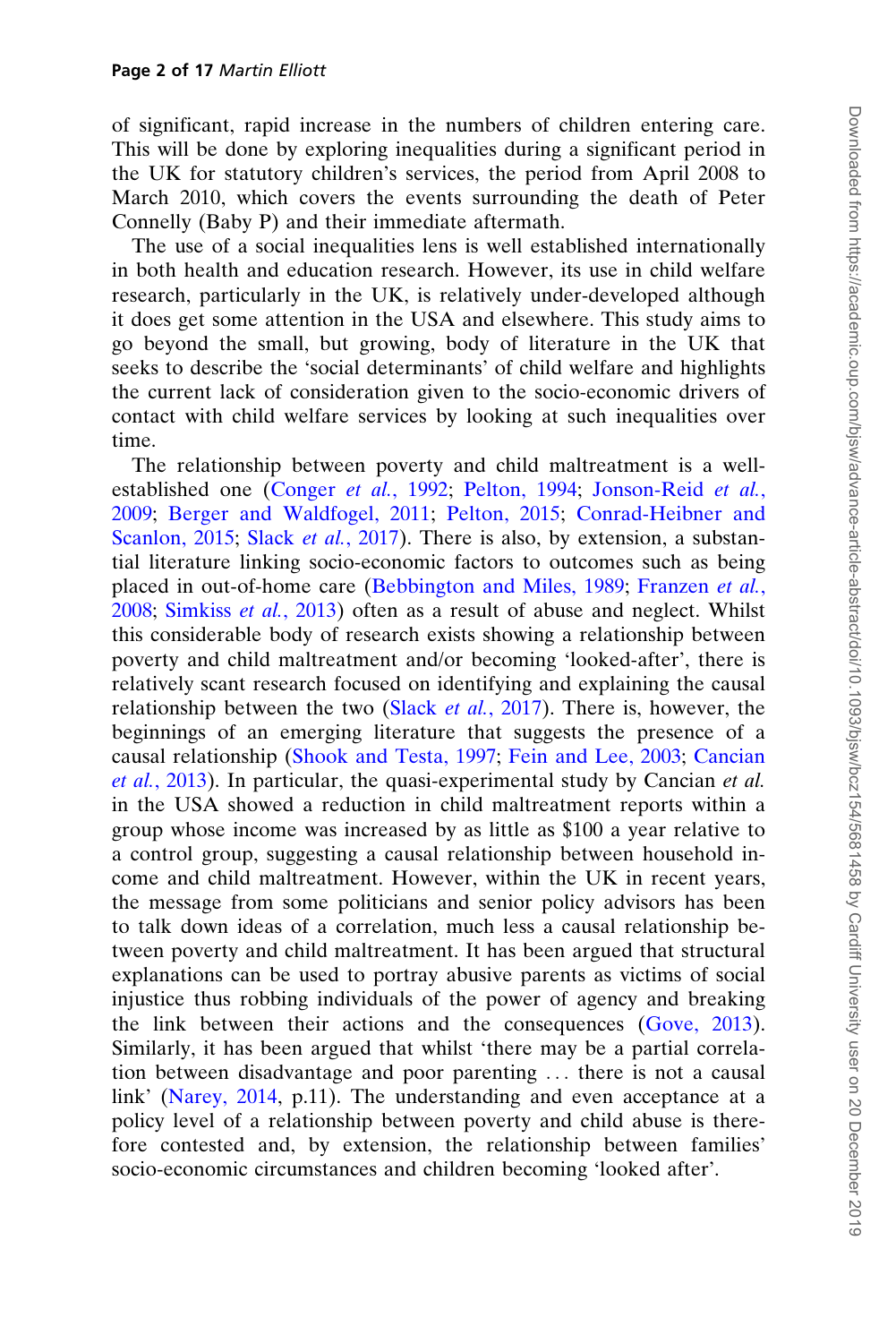There are observable differences both between countries in the UK and at the level of local administrative areas (local authorities) in the numbers of children in out-of-home care. Whilst these differences have been attributed to a range of factors [\(Dickens](#page-14-0) *et al.*, 2005), deprivation has been identified as a major explanatory factor ([Oliver](#page-15-0) et al., 2001; [Cordis Bright, 2013](#page-14-0)). [Bywaters \(2015\)](#page-14-0) suggests that such differences should 'be reconceptualised as child welfare inequalities' (p. 6) borrowing ideas of social determinants from health inequalities research. Bywaters and colleagues have in recent years lead a number of studies in the UK on child welfare inequalities ([Bywaters](#page-14-0) et al., 2016, [2018a\)](#page-14-0). The original Bywaters study, undertaken using data relating to children in fourteen local authorities in the English West Midlands ([Bywaters](#page-14-0) et al.[, 2016](#page-14-0)) and the larger four UK nation Child Welfare Inequalities Project [\(Bywaters](#page-14-0) *et al.*, 2018b), which followed it, provide the impetus for this study. What these studies evidenced was the presence of an overall 'social gradient' ([Marmot, 2010](#page-15-0)) in the rates of child welfare interventions, both in children being placed on the child protection register and children being placed in out-of-home care (becoming 'looked-after' children). Broadly speaking, what was shown is that for each step increase in relative deprivation there is a corresponding increase in the rate of children welfare interventions. Whilst present in all four nations of the UK, this social gradient was shown to be steeper in Wales [\(Elliott](#page-14-0) [and Scourfield, 2017](#page-14-0)), where the study to be discussed was undertaken. Both of these earlier studies used data collected on a single census day (in 2012 and 2015, respectively). The intention of this study is to provide further insights into child welfare inequalities through the use of longitudinal administrative data to consider inequalities over time.

The findings to be described are drawn from an overall analysis of six years of child-level routinely collected administrative data, but will predominantly focus on entries to care during a two-year period between April 2008 and March 2010. This period has been chosen because, as shown in [Figure 1,](#page-3-0) it covers the period prior to and during the initial rapid increase of entries to care in the wake of the death of baby Peter Connelly (also referred to as 'Baby P'), a high-profile child death in the UK.

Peter Connelly died, age seventeen months, in the London borough of Haringey in August 2007. Those accused of causing his death were prosecuted in November 2008. In the same month, a public summary of the Serious Case Review undertaken following his death was also published ([Department for Education, 2008\)](#page-14-0). In December of that year, the secretary of state for Children, Schools and Families used special powers to remove Sharon Shoesmith, the head of children's services in Haringey, from her post. In the same month, he also commissioned Lord Laming to urgently evaluate the practice that had been developed since the publication of the report of the Independent Statutory Inquiry following the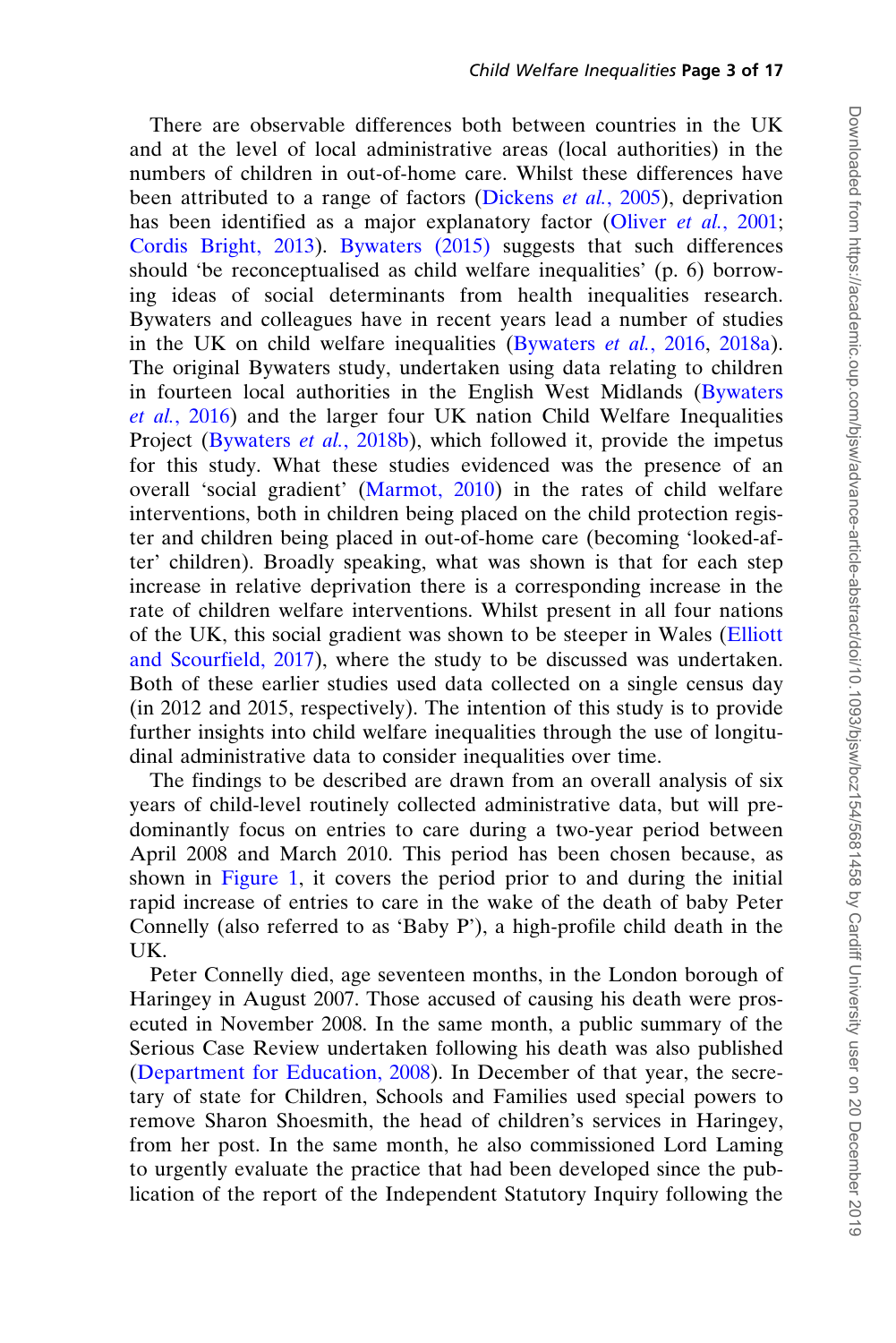<span id="page-3-0"></span>

Figure 1: Rates of children looked after as at 31 March (2003–2014)

last high-profile child death, Victoria Climbié, in February 2000. Lord Laming's report, published in March 2009, stated that there was a need for 'a step change in the arrangements to protect children from harm. It is essential that action is now taken so that as far as humanly possible children at risk of harm are properly protected' ([Laming, 2009](#page-15-0), p. 4). The impact of these events, which unfolded during the period from November 2008 to March 2009, was to prove significant in terms of the 'looked-after' children populations within both Wales and England. In the first three weeks that followed publication of the Serious Case Review, the Children and Family Court Advisory and Support Service (CAFCASS) identified a sharp increase in the numbers of care order applications made to the courts, relative to the same period in 2007 [\(CAFCASS, 2009](#page-14-0); [CAFCASS, 2012\)](#page-14-0). This trend is one that continued in the years that have followed. This analysis is not intended to focus on practice or wider issues such as the rise of risk-averse practice [\(Hood](#page-15-0) et al.[, 2016\)](#page-15-0); the impact of the media coverage of high-profile child deaths ([Ayre, 2001\)](#page-13-0); or other factors that led to the so-called 'Baby P effect' [\(CAFCASS, 2009\)](#page-14-0) on numbers of children entering care, as these are discussed elsewhere [\(Jones, 2014](#page-15-0); [Warner, 2015](#page-16-0); [Shoesmith, 2016\)](#page-16-0). These two data collection years cover the period of the largest singleyear increase in rates of children 'looked after' in Wales in recent times—a seven children in 10,000 child population increase in rates between those reported for 31 March 2009 and 31 March 2010—and as such represents an important period to explore from a child welfare inequalities perspective. What this article will therefore explore is the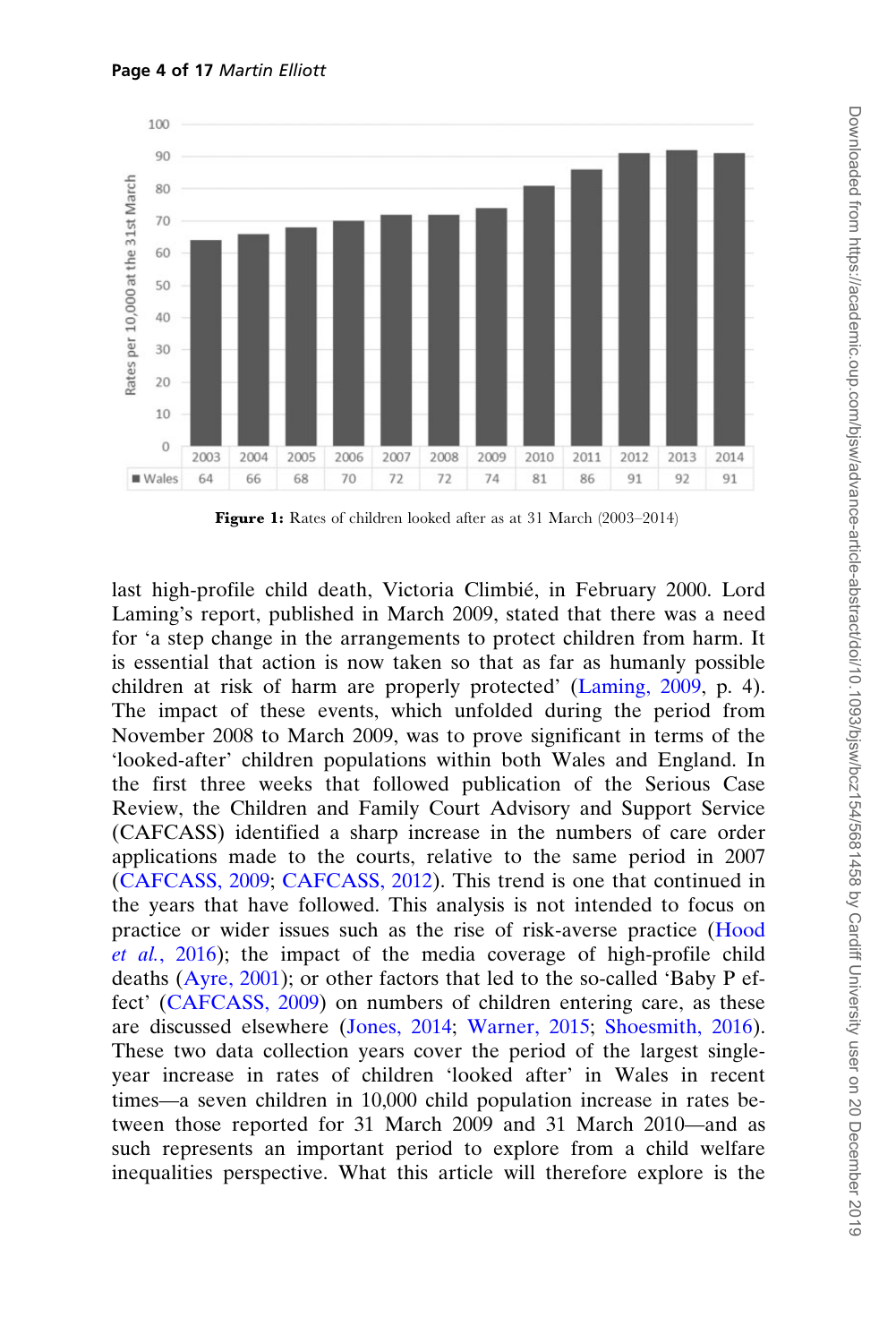relationship between families living in deprived neighbourhoods and the likelihood of children becoming 'looked after' against the backdrop of these rapid increases in numbers.

#### Methods

The overall analysis used routinely collected administrative data on children placed in out-of-home care ('looked-after' children) over a six-year period. The child-level data used are based on the information about children 'looked-after' collected by each Welsh local authority. The data are submitted annually to the Welsh Government in the form of the SSDA903 return, a term which will be used to describe the dataset throughout this article. Access to the data was gained through a data access agreement between the researcher and Knowledge and Analytical Services within Welsh Government. Ethical approval to undertake the study was gained through the ethics committee in the school of social sciences at Cardiff University.

These data were organised to identify children at the first time they entered out-of-home care in Wales during the period from April 2008 to March 2014. The overall analyses conducted looked at children at the first time of entry during the six-year period. However, whilst some reference will be made to the findings of the overall analysis, data relating to two of these data collection years will provide the primary focus.

The overall six years of data produced a sample of almost 9,000 children and young people  $(n = 8853)$ . Due to levels of missing home postcode data, these cases were drawn from 18 of the 22 Welsh local authorities. Two collection years, however, provide the predominant focus of this analysis, covering the period from 1 April 2008 to the 31 March 2010 and representing almost 3000 cases  $(n = 2957)$ . These data were linked to both population data to enable the calculation of rates per 10,000 of the child population and, using the Welsh Index of Multiple Deprivation (WIMD) [\(StatsWales, 2014a\)](#page-16-0), to sociodemographic characteristics at the level of small area geographies (Lower Super Output Areas) relating to the neighbourhoods from which children entered care. The WIMD, the Welsh Government's official measure of relative deprivation, is made up of eight separate domains: income, employment, health, education, access to services, community safety, physical environment and housing, with each domain compiled from a range of different indicators [\(Welsh Government, 2014a](#page-16-0)). These domains are used to calculate an overall deprivation score for each of the 1909 lower super output areas (LSOAs) in Wales and it is these overall scores that are used within this analysis to compare deprivation levels between 'neighbourhoods'.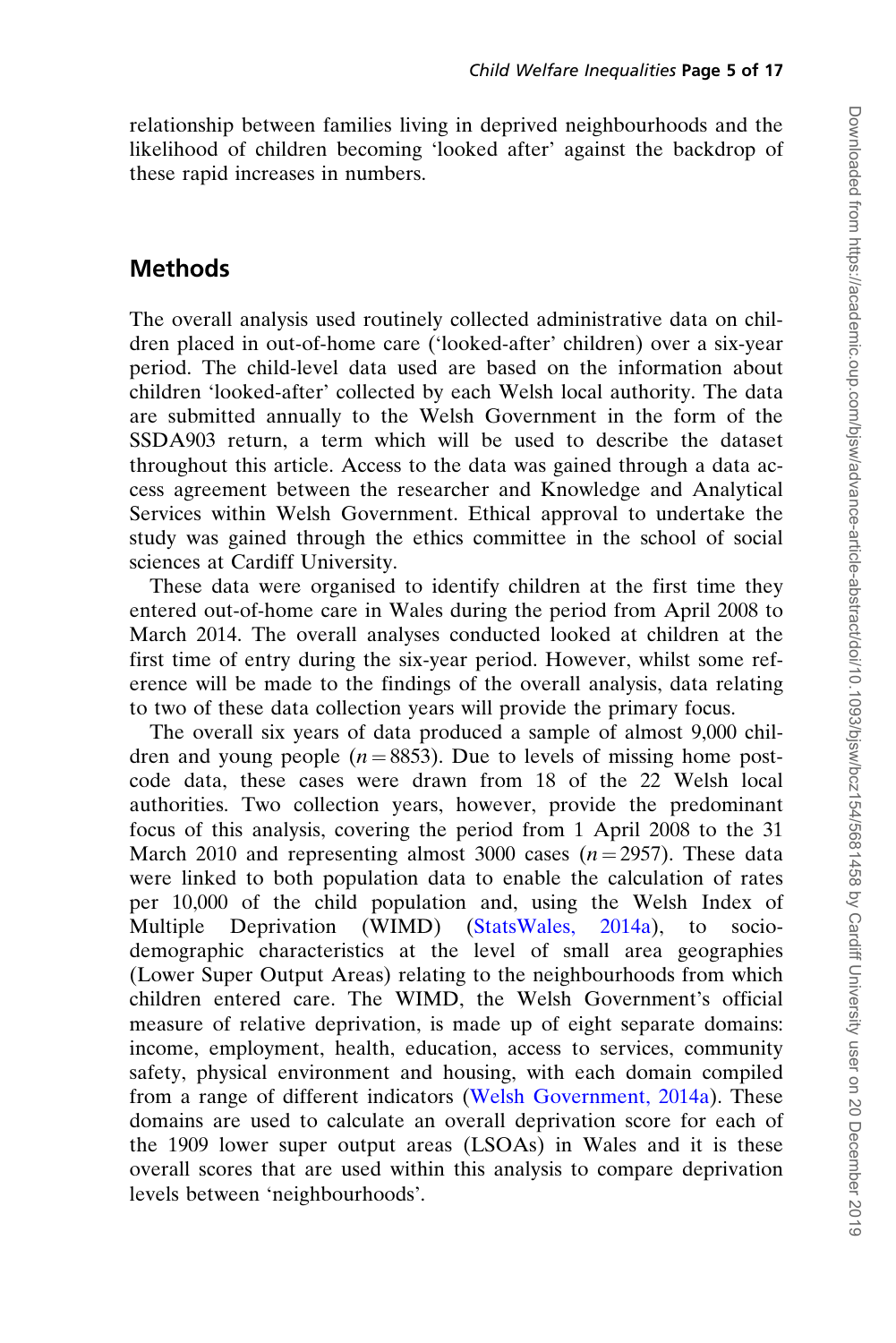The population data used to calculate rates for the whole six-year period were derived from the mid-year population estimate for 2011 from which the population of zero- to seventeen-year olds were established. These are derived from the 2011 Census ([Office of National](#page-15-0) [Statistics, 2012\)](#page-15-0) and are arguably more robust than other population estimates for the period covered by the study data. Secondly, the data, collected around June 2011, also represent the mid-point for the years covered by the 'looked-after' children data. For the comparisons presented here between children entering care between April 2008 and March 2009 and April 2009 and March 2010 ([Office of National](#page-15-0) [Statistics, 2013](#page-15-0)), the mid-year population estimates for children and young people aged zero to seventeen years for 2008 and 2009, respectively, were used.

The analyses used the WIMD for 2014 [\(StatsWales, 2014a,](#page-16-0) [b](#page-16-0)), which represent the most recent data for neighbourhood-level sociodemographic characteristics in Wales. Linked to the LSOA relating to the address from which each child entered care, the overall WIMD score for each LSOA enables some level of description of the levels of relative deprivation in the neighbourhoods in which children were living before becoming 'looked after'. This study, in common with those in the UK that have preceded it, used postcode level data that allows some consideration of neighbourhood level effects as a proxy measure for the household circumstances of families whose children enter care.

#### Findings

Rates per 10,000 of the child population were calculated for each deprivation decile based on the neighbourhood from which each child entered care during the six-year period covered by the overall data. The results are presented in [Figure 2.](#page-6-0)

What the figure illustrates is the presence of an overall 'social gradient' ([Marmot, 2010](#page-15-0)) in the rates of entries to the care system within Wales. As discussed earlier, what this illustrates is that for each step increase in relative deprivation, there is a corresponding increase in the rate of children becoming 'looked-after' for the first time during the ob-servation window. As illustrated by [Figure 2,](#page-6-0) a child living in decile 1, the 10 per cent of most deprived neighbourhoods in Wales, is almost twelve times (11.8) more likely to become 'looked after' than their peers living in the least deprived neighbourhoods (decile 10). This pattern replicates that found in the Bywaters *et al.* research on which this study builds. As part of the wider study from which the analysis presented here is drawn [\(Elliott, 2017](#page-14-0)), this pattern of increases in rate for each step increase in deprivation level is shown fairly consistently across years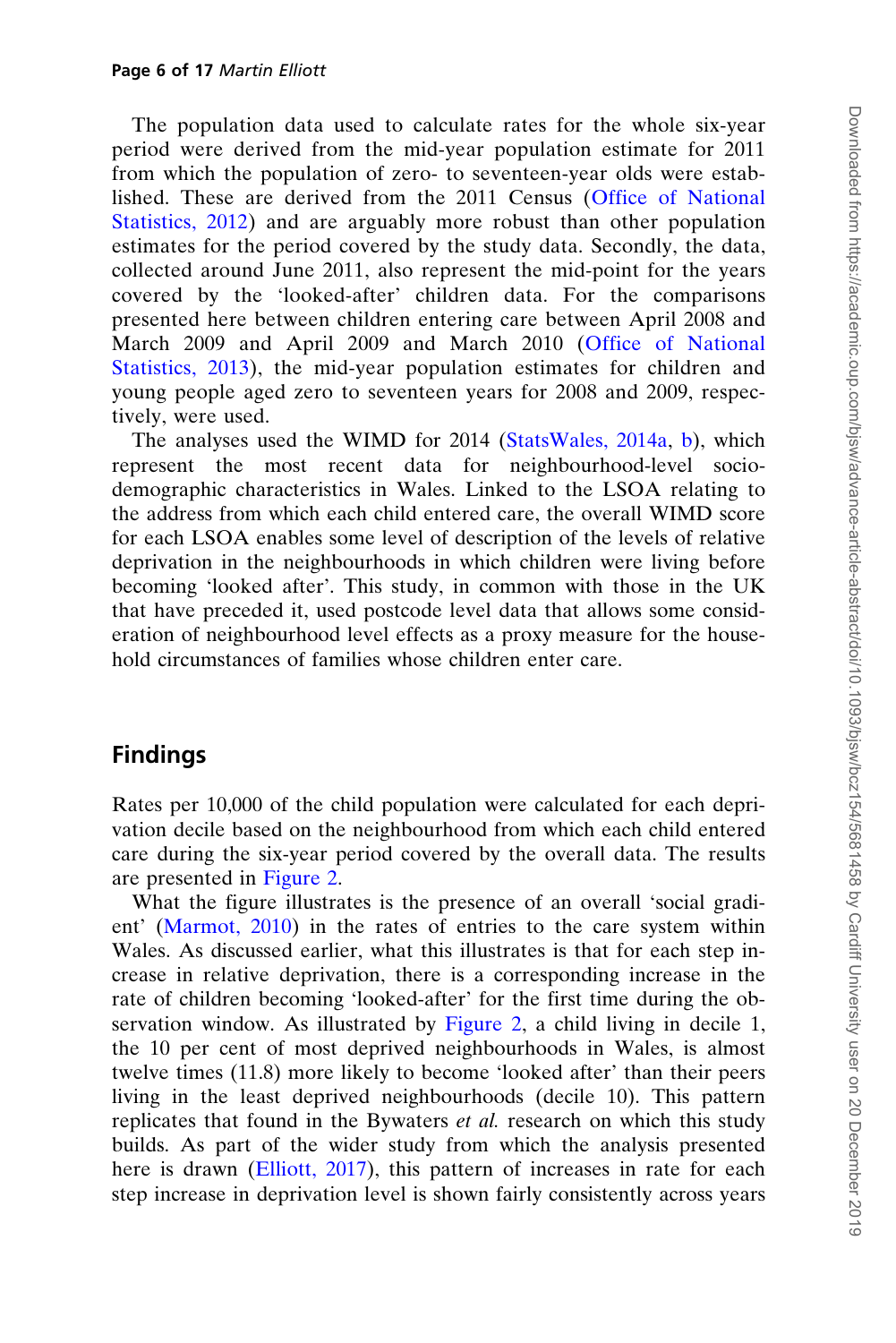

<span id="page-6-0"></span>

Figure 2: The overall rates of children becoming 'looked-after' for the first time by deprivation decile (WIMD 2014) 2008–2014

and regardless of how the data are disaggregated, i.e. age group, year of entry, sex, legal status, etc.

The question is what happens to those 'social gradients' that illustrate child welfare inequalities during a period of increasing entries to care, such as that witnessed in the wake of Peter Connelly's death? Using child-level data relating to entries to care during the year in which events such as the trial of those responsible for his death and the publication of the serious case review unfolded (1 April 2008 to 31 March 2009) and the year after (1 April 2009 to 31 March 2010), it is possible to compare the socio-economic composition of the cohorts of children entering care in each year.

What [Figure 3](#page-7-0) shows is a 42-per cent increase between the two collection years in the rate of children entering care from the 10 per cent most deprived neighbourhoods (decile 1), an increase of twenty-two children per 10,000 of the child population. Similarly, there was a 35-per cent increase in the rates from the second decile, representing an increase of twelve children per 10,000. From the fifth to the ninth deciles, rates between the two years either remained the same or went down. Whilst the tenth decile does show a substantial increase because of the small numbers of children overall entering care from neighbourhoods in this least deprived decile, this only represents an increase of eleven children. This suggests that in addition to the overall inequalities in the likelihood of a child becoming 'looked after' illustrated earlier, the impact on local policy and practice in the immediate aftermath of the events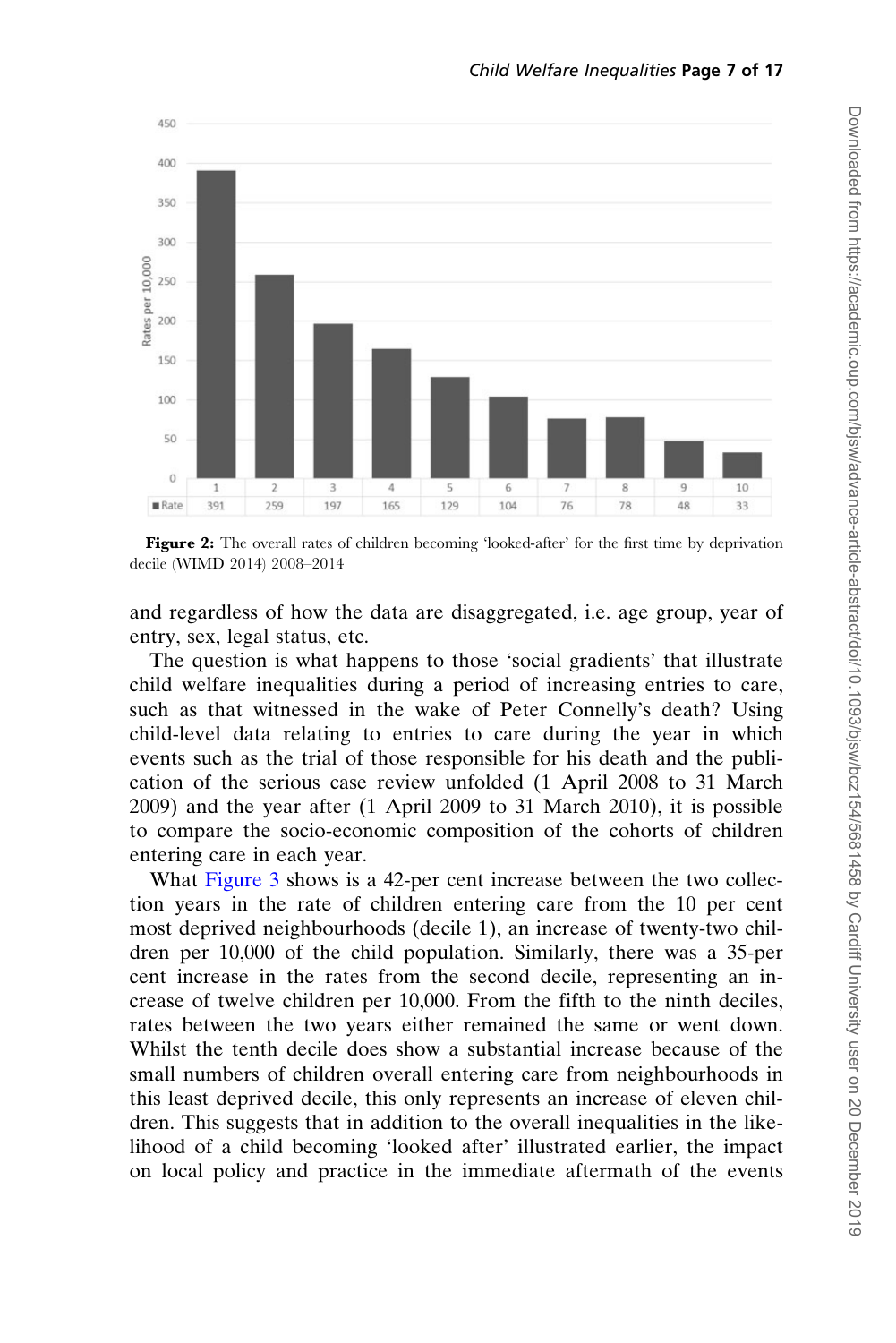<span id="page-7-0"></span>



Figure 3: Rates per 10,000 by deprivation decile and collection year (2008/2009 and 2009/ 2010)

surrounding the death of Peter Connolly fells disproportionally on children and their families living in the 20 per cent of poorest neighbourhoods in Wales.

The SSDA903 data as provided by Welsh Government included each child's age in the year of entry to care. This allows a comparison of age groups by deprivation quantile for each of the collection years to also be compared. Due to the small numbers in some age and deprivation categories, this analysis was undertaken using quintiles rather than deciles and age groups rather than individual ages. The analysis shows that as well as being drawn from the most deprived neighbourhoods, the increase in numbers of children entering care were predominantly drawn from families with younger children. We know that overall the youngest children (birth to four years) are disproportionately represented in entries to care ([Bebbington and Miles, 1989;](#page-13-0) [Elliott, 2017\)](#page-14-0) and enter at the highest rates. What [Table 1](#page-8-0) shows is that the rate of children aged from birth to four years, living in the 20 per cent most deprived neighbourhoods (Quintile 1) in Wales, increased by 37 per cent in 2009/2010. Perhaps more surprising is the increase in the rate of children aged five to eleven years living in the poorest neighbourhoods between the two collection years. This age group saw the rate of entry increased by 81 per cent during a twelve-month period. This finding does, however, mirror that of the CAFCASS report on care order applications in this period, which also noted an increase in the percentage of children aged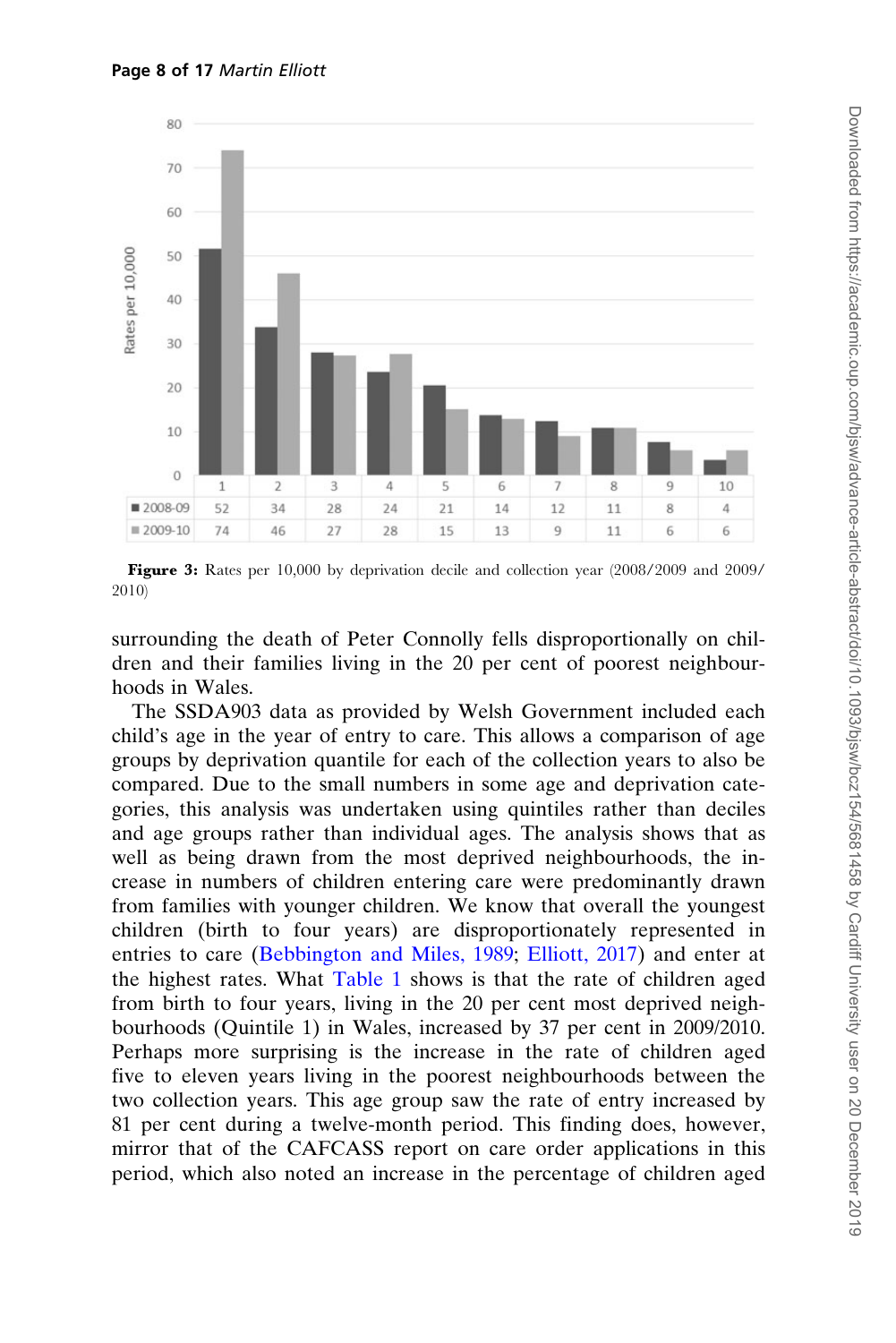| Year      | Age group (years) | Quintile |    |    |    |   |  |
|-----------|-------------------|----------|----|----|----|---|--|
|           |                   |          | 2  | 3  | 4  |   |  |
| 2008-2009 | $0 - 4$           | 71       | 41 | 22 | 17 | 7 |  |
| 2009-2010 | $0 - 4$           | 97       | 42 | 20 | 15 | 8 |  |
| 2008-2009 | $5 - 11$          | 27       | 15 | 11 | 7  | 4 |  |
| 2009-2010 | $5 - 11$          | 49       | 19 | 10 | 6  | 3 |  |
| 2008-2009 | $12 - 15$         | 41       | 28 | 24 | 16 | 6 |  |
| 2009-2010 | $12 - 15$         | 52       | 30 | 15 | 10 | 7 |  |
| 2008-2009 | $16 - 17$         | 31       | 20 | 13 | 8  | 8 |  |
| 2009-2010 | $16 - 17$         | 26       | 14 | 11 | 11 | 6 |  |

<span id="page-8-0"></span>Table 1 Rates per 10,000 by deprivation quintile and age group (2008/2009 to 2009/2010)

Table 2 Rates per 10,000 by deprivation quintile and legal status (2008/2009 to 2009/2010)

| Year      | Legal status       | Ouintile |      |      |     |     |  |
|-----------|--------------------|----------|------|------|-----|-----|--|
|           |                    |          |      | 3    | 4   | 5   |  |
| 2008-2009 | Care orders        | 5.7      | 2.9  | 2.3  | 1.8 | 0.5 |  |
| 2009-2010 | Care orders        | 12.2     | 5.3  | 2.4  | 1.8 | 0.7 |  |
| 2008-2009 | Vol. Accommodation | 30.9     | 19.2 | 12.9 | 8.0 | 4.5 |  |
| 2009-2010 | Vol. accommodation | 42.8     | 17.7 | 9.9  | 7.5 | 3.9 |  |

five to ten years [\(CAFCASS, 2009](#page-14-0)). In this most deprived quintile, the rate of twelve- to fifteen-year olds also saw a 27-per cent increase, whilst rates of sixteen- to seventeen-year olds decreased. Whilst five- to eleven-year olds living in neighbourhoods in the second quintile also saw a 27-per cent increase, all other age groups across the remaining quintiles saw either reductions in rates between the two collection years or very small percentage increases.

The data also include information on the legal basis on which children and young people entered care. For the purpose of this analysis, the two main categories under which children started their period in care, voluntary accommodation and care orders (full and interim) will be focused on as these represent 89 per cent of all entries over the years being considered.

Table 2 shows that the highest overall rates relate to voluntary accommodation, which in itself is an interesting finding given the predominant narrative around increases in care orders during the period. This would also merit further investigation regarding the issue of the use of voluntary accommodation and whether this demonstrates an ethos of working in partnership with families and providing them with support or as Lord Justice Munby suggested it is being used inappropriately as a prelude to care proceedings ([Stevenson, 2015\)](#page-16-0). This is, however, beyond the scope of this article to discuss. In the 20 per cent most deprived neighbourhoods, the increase in children entering care at the direction of the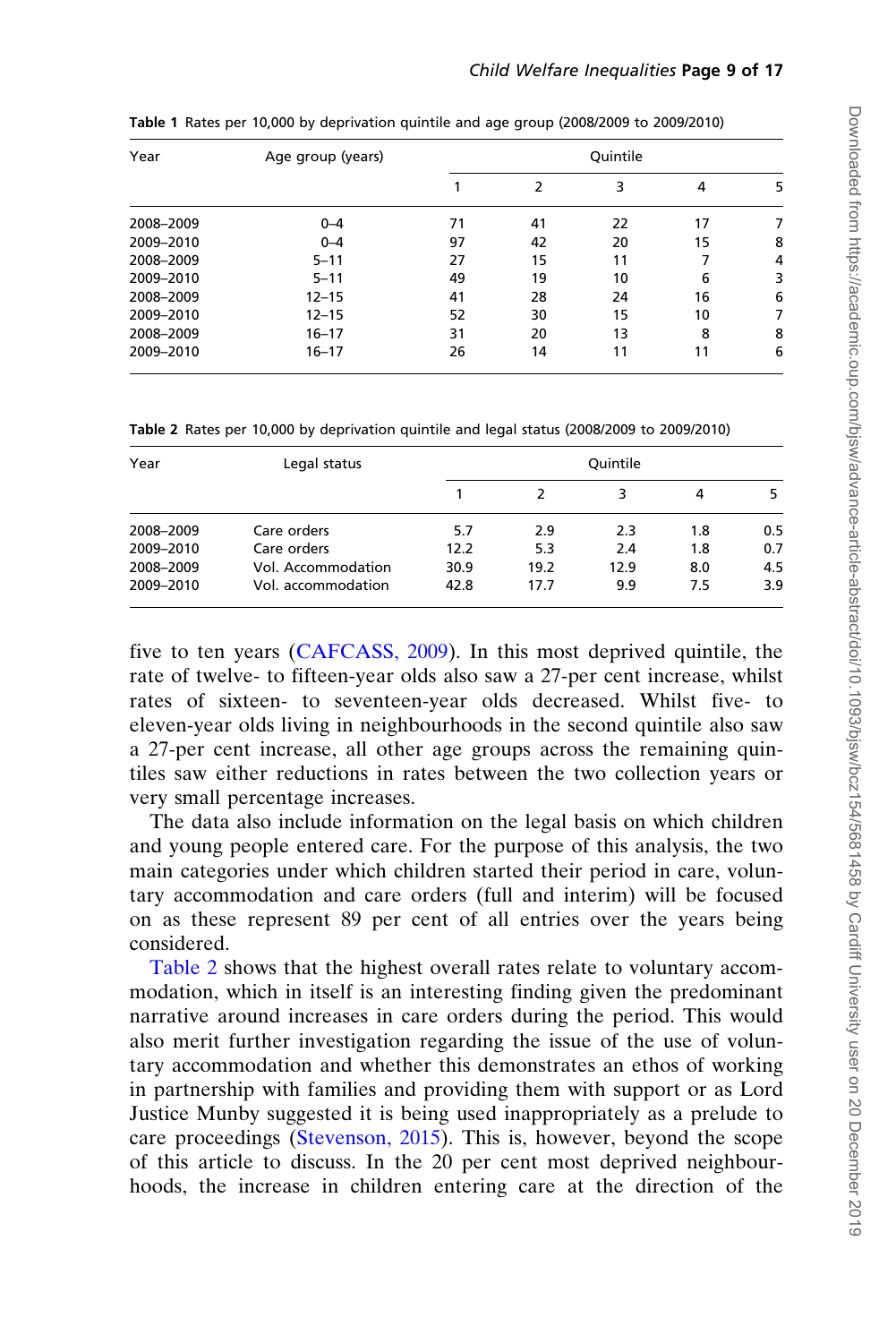courts saw a 114-per cent increase in rates between the two collection years and a 39-per cent increase in voluntary accommodations from the same neighbourhoods. In the remaining quintiles, rates of entry through voluntary accommodation either reduced or remained unchanged. In the second quintile, rates of children entering under a care order saw an increase of 82 per cent.

What these analyses suggest is that the increases in entries to care in Wales in the wake of the Peter Connelly case were concentrated in the poorest neighbourhoods and predominantly consist of younger children. Whilst there were increases in rates of entry under both of the main legal routes the starkest difference is in the rates of children subject to care orders in the poorest neighbourhoods, where rates more than doubled within a year.

## Limitations

A limitation of the methodology used in this study is the use of measures of neighbourhood-level deprivation as a proxy measure for the household circumstances of families whose children enter care and the limitations of such an approach are acknowledged. One of the issues that this highlights is that no information is currently routinely collected on the socio-economic circumstances and other factors affecting the families with which children's services work. In order to fully understand the families with which services work and the outcomes of those interventions, it is clearly vitally important that in the future this information is collected or made more readily available through data linkage or other mechanisms so that it can be used to inform both policy and practice.

There is a possibility that what has been captured in analysing differences between the two collection years that provide the main focus of this article is naturally occurring fluctuation between years and this is acknowledged. The data as collected for the study from which this article is derived did not include sufficient data for the years before the period of interest to look at patterns both before and after the period discussed in order to rule this out. However, some additional analyses was conducted comparing rates per decile in 2008–2009 with the five years that followed up to March 2014 and the pattern of increase in entries to care from the poorest neighbourhoods was broadly seen throughout.

As discussed in the methods section and illustrated in [Figure 2](#page-6-0), the analyses of data relating to the period 2008–2010 that provide the main focus of this article are drawn from a larger study that used data relating to looked after children in Wales between April 2008 to March 2014. As a consequence, the deprivation data used for the overall study were the most recently released to the end of that period, being the WIMD 2014.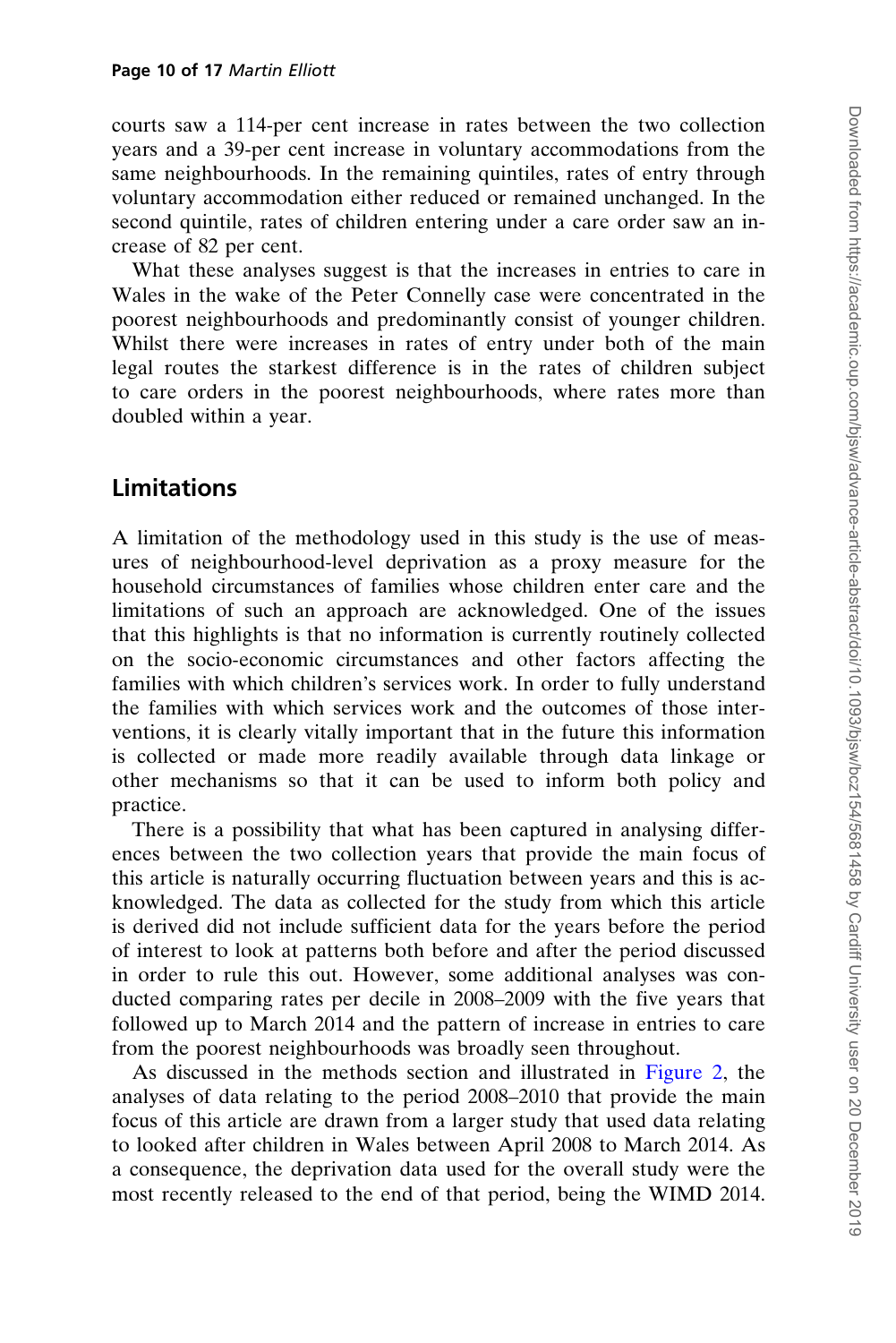Had the analyses solely focused on the earlier period, use of WIMD 2008 would have perhaps been more appropriate, being more contemporaneous to the period being described. The study has, however, used the 2014 deprivation data as a proxy measure for deprivation across the six years covered by the overall study and the limitations of this approach are recognised. In the context of the larger study, the decision to use this approach was a pragmatic one, based on factors such as the lack of direct comparability between IMDs from different years, which would have made the use of multiple deprivation indices across the six years problematic. For example, WIMD 2008 contains 1896 LSOAs, whereas the later WIMD contains 1909, meaning the number and boundaries of units of comparison changed over time. The use of the later deprivation measure meant that direct comparisons between years could be consistently made. For example, it allowed comparison of rates by deprivation decile in the years following the period of interest, to explore whether the changes in rates observed were a consequence of yearly fluctuations.

## **Discussion**

The overall premise of the child welfare inequalities approach is based on illustrating the presence of a 'social gradient' in the rates at which children are subject to child welfare interventions, such as being placed in care. This social gradient is present, both in the overall entries to care across the six years and in the two collection years that provide the main focus for this analysis. This finding is consistent with those of the original [Bywaters](#page-14-0) et al.'s (2016) study in the English Midlands and those of the follow-up 'four-nation study' [\(Bywaters](#page-14-0) et al., 2018b). The data suggest that a child's likelihood of becoming 'looked after' in Wales is to an extent not a postcode lottery. It is instead part of a systemic pattern where there is a concentration of intervention in the lives of children and their families in the most deprived areas.

I would argue that the increase described here is predominantly drawn from families that were in the main already known to children's services. This supposition is based in part on comments by CAFCASS who suggested in their 2009 research report that 'a substantial proportion of the increase can be attributed to local authorities re-evaluating their involvement with families where they are already providing a service' ([CAFCASS, 2009](#page-14-0), p. 17). Whilst it is not possible to say with any certainty with the data used, the increase in entries to care seen in the months immediately after the events of late 2008 and early 2009 are therefore arguably not the product of the type of 'net widening' described by [Bilson and Martin \(2017\)](#page-13-0) and others where more and more families are drawn into the child welfare system. Increasing number of families being subject to investigation, the 'investigative turn' (Bilson *et al.*[, 2017](#page-13-0))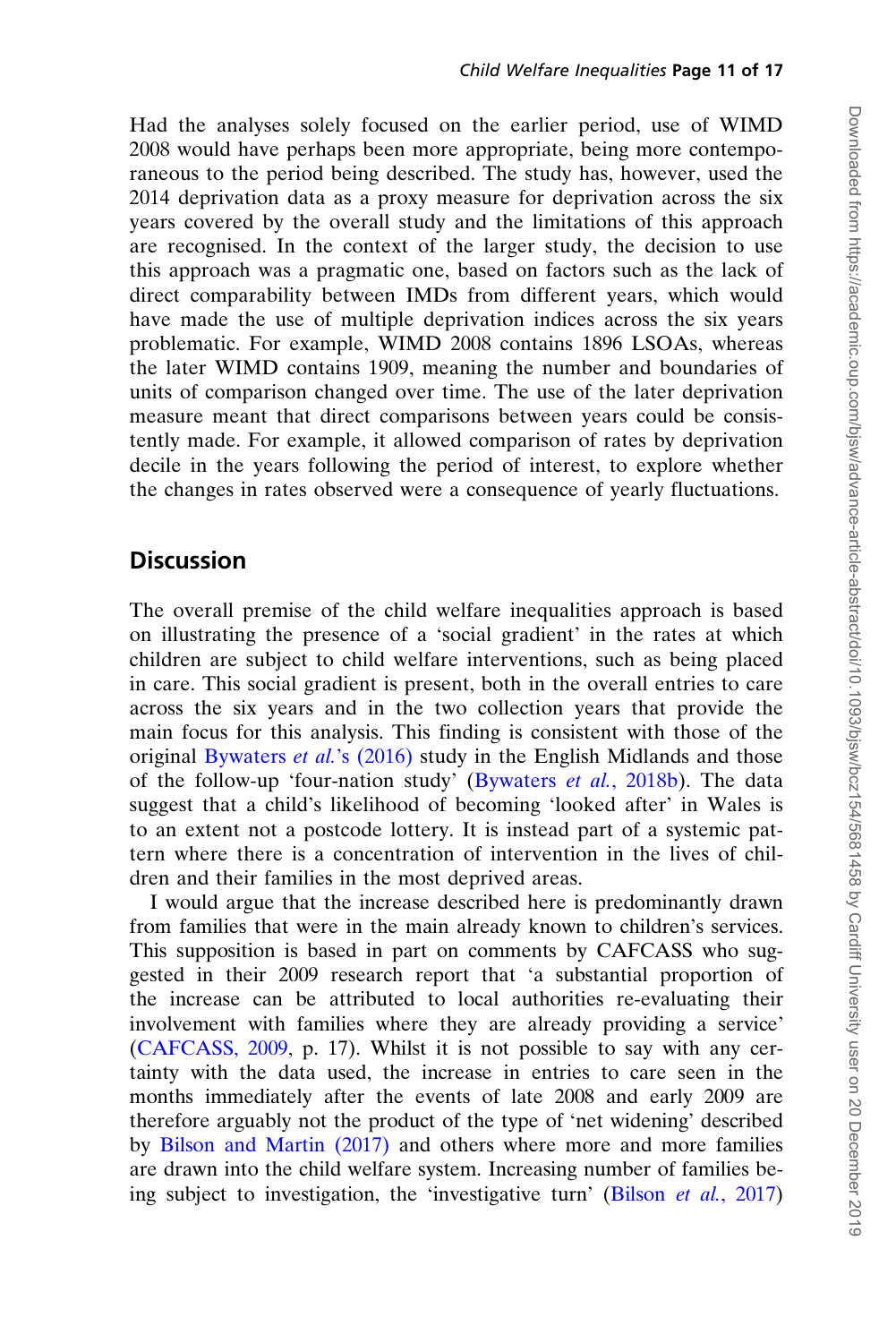and children being brought into care as a consequence are I would suggest later developments that have seen this initial surge in numbers of children entering care maintained to the present day. If this re-assessment of existing families is taken to predominantly be the case then one of two scenarios seem likely. Either that such a re-evaluation of the support needs and risks associated with such families focused disproportionately on those in the poorest neighbourhoods, or if it is assumed that reevaluation took place across the socio-economic spectrum of families known to children's services at the time, then there is a relationship between the experience of living in poverty and the outcomes of local authorities re-evaluating their involvement with families. Not only are the increases observed located in the poorest neighbourhoods, but there is also a reduction in entries from most deprivation deciles outside of the 20 per cent most deprived. If the rates per 10,000 for each decile in 2008– 2009 are taken as a baseline and compared to the rates for the equivalent decile for the next five years (up to March 2014), a broadly similar pattern emerges. The most deprived deciles show the largest increases with the least deprived deciles showing small increases or reductions in rates. This would suggest that the findings from this analysis are unlikely to be as a result of just yearly fluctuations.

Within child and family social work, I would argue as others are beginning to that there is and has been for many years a taken-for-granted understanding that the children and families with which social workers work are predominantly from the poorest families and neighbourhoods. That this is the case appears to be seen within the profession and more widely as unremarkable and goes therefore largely unremarked upon. It has been suggested that there is an extent to which poverty has now become the 'wallpaper of practice' [\(Morris](#page-15-0) et al., 2018). It is always there providing the backdrop to much social work with families, but also so familiar that sometimes it is almost forgotten or, alternatively, it is seen as too large to address. From this perspective, the findings presented here are perhaps unsurprising. What is presented here, however, is further empirical evidence of the scale of the relationship between neighbourhood deprivation and child welfare interventions.

To suggest that child abuse and neglect (the main reasons for a child becoming 'looked-after') are a result of poverty alone is to assume incorrectly that such behaviour is inevitable within families living in poor neighbourhoods and by extension that most parents in such neighbourhoods are abusive. This is clearly not the case and is not what the research is intended to suggest. Equally to focus on abuse and neglect as actions and omissions by individuals without considering the structural context of poverty within society is also to seek only partial explanations [\(Elliott, 2017](#page-14-0) in [Family Rights Group, 2018\)](#page-14-0). However, as Wright Mills suggests in the Sociological Imagination (2000), a sociological lens allows us to understand 'personal troubles' within the context of the political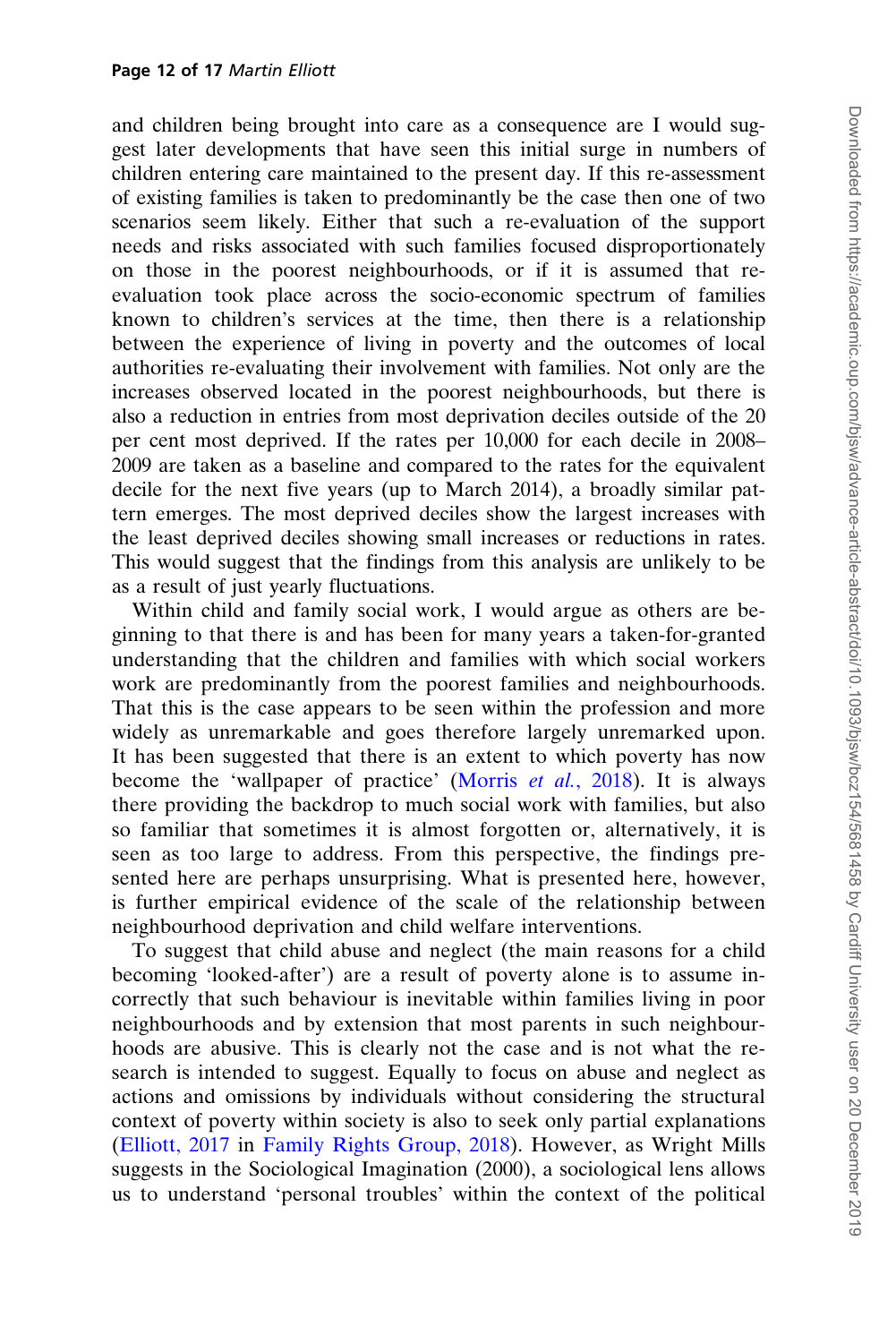and economic institutions of society within which they are situated rather than just the character and personal circumstances of unconnected individuals, an approach which arguably currently predominates. In considering the findings of this study and possible responses to it, I have found Wright Mills' analysis of the nature of unemployment useful. Wright Mills suggests that:

When, in a city of 100, 000 only one man is unemployed, that is his personal trouble, and for its relief we properly look to the character of the man, his skills, and his immediate opportunities. But when in a nation of 50 million employees, 15 million men are unemployed, that is an issue, and we may not hope to find its solution within the range of opportunities open to any one individual. The very nature of opportunities has collapsed. (Wright Mills, 2000, p. 9)

The presence of such a clear pattern of intervention, replicated in the other UK nations as shown by the Child Welfare Inequalities Project ([Bywaters](#page-14-0) et al., 2018b) suggests an urgent need not only for social work practice which works with the 'personal troubles' of individual families but a policy approach to address the 'public issue' of poverty and social inequality and its impact on the likelihood of families having need of support that will bring them into contact with child welfare services. What is perhaps sobering about these findings is summarised in the words of Bob Holman. Writing over forty years ago Holman, an academic, writer and community campaigner, suggested:

It has been argued that social deprivations create problems which endanger the stability of some families. In response, governments have made little progress in reducing inequalities or removing poverty.... By contrast, the local authorities have been allowed to develop agencies well-equipped to deal with the results of the problems – to take children away from their parents. [\(Holman, 1974](#page-15-0), p. 17)

Decades later has a 'perfect storm' [\(Featherstone](#page-15-0) et al., 2014) of factors, including the impact of austerity both on child welfare services and family resilience, resulted once again in an era where local authorities are only able to deal with the results of poverty and inequality rather than having the resources to work alongside families to ameliorate their effects? William Schwartz (1979) cited in Dunk-West and Verity (2018) suggested that 'professions have a way of moving periodically through eras of rediscovery in which an old truth comes alive with the vigour and freshness of a new idea' (p. 4). The recent traction gained in the UK by the findings of child welfare inequalities research would suggest we are entering such an era. The use of a child welfare inequalities lens can provide the catalyst for such a reinvigoration of conversations about the need to revisit ideas of social work practice that both works with the 'personal troubles' of families, but also places them in their structural context in a way that has perhaps been lost in recent times. Whilst this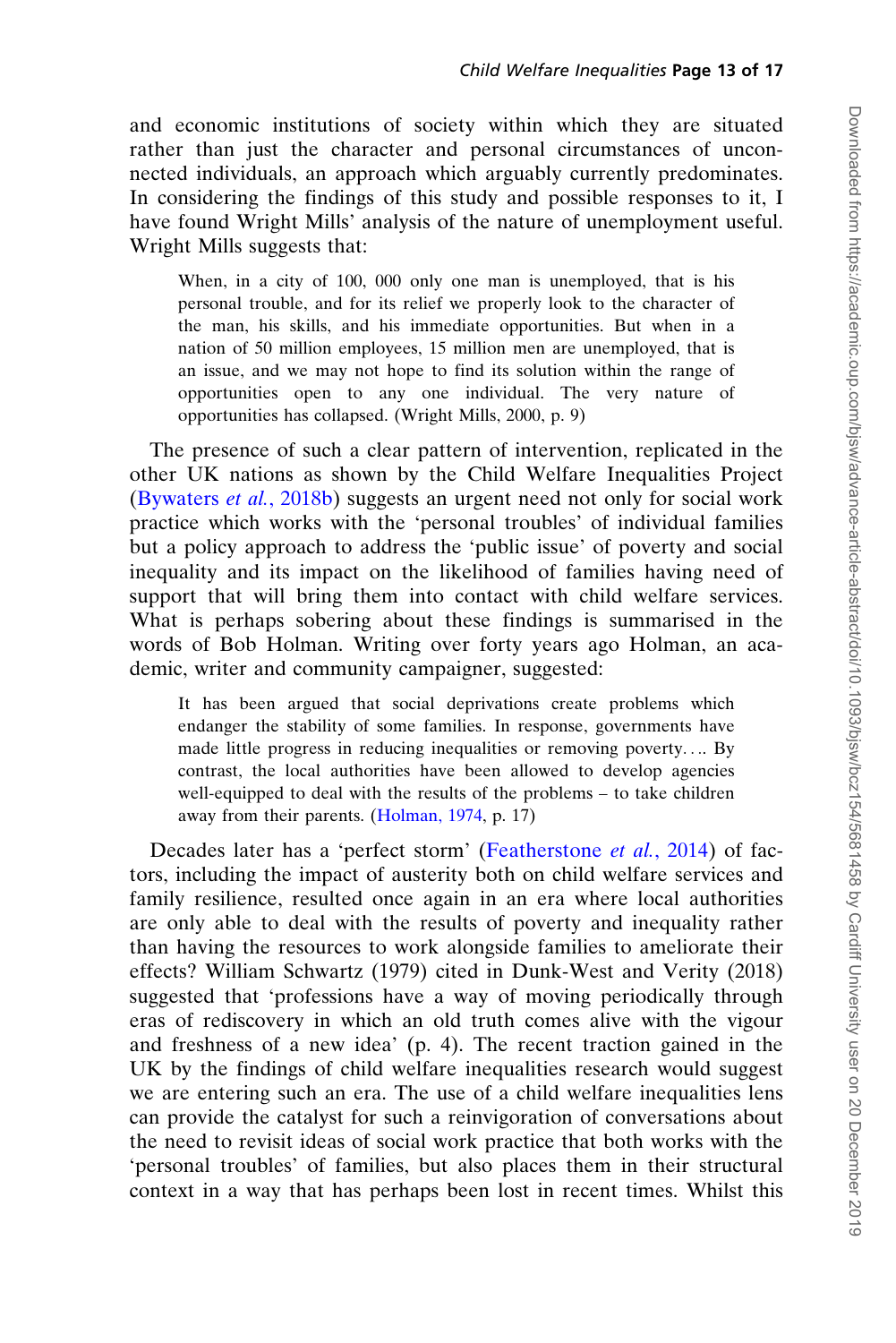<span id="page-13-0"></span>article has highlighted the compounding of child welfare inequalities during the period described, with the increased number of children entering care being disproportionately drawn from the poorest neighbourhoods, it is clear that more generally such inequalities are ever-present. Whilst, as already highlighted, there is a need to reinvigorate conversations amongst practitioners, policy makers and social work educators about the role of structural factors in the lives of children and their families, there is also a need for action. At the level of social practice, there is a need for a renewed focus on practice that is poverty aware. The anti-poverty practice framework for social work [\(Morrison](#page-15-0) et al., 2018) developed in Northern Ireland and the poverty aware paradigm of social work developed by [Krumer-Nevo \(2016\)](#page-15-0) both highlight ways in which social work can be practiced in ways that both recognise and respond to the role of poverty in the lives of many of the families with which we work. However, such structural inequalities also need to be acknowledged and acted upon beyond the sphere of social work. At a national and local government level, structural change is also required, in ways which recognises and gives equal weight to tackling child welfare inequalities in the same way they already are in health or education.

## Acknowledgements

The author would like to thank his Ph.D. supervisors, Professor Jonathan Scourfield and Professor Sin Yi Cheung.

## Funding

This research was funded by the Economic and Social Research Council (ESRC).

Conflict of interest statement. None declared.

## References

- Ayre, P. (2001) 'Child protection and the media: Lessons from the last three decades', The British Journal of Social Work, 31(6), pp. 887–901.
- Bebbington, A. and Miles, J. (1989) 'The background of children who enter local authority care', The British Journal of Social Work, 19(5), pp. 349–68.
- Berger, L. and Waldfogel, J. (2011) 'Economic determinants and consequences of child maltreatment', OECD Social, Employment and Migration Working papers No.111. Paris: OECD Publishing.
- Bilson, A., Featherstone, B. and Martin, K. (2017) 'How child protection's "investigative turn" impacts on poor and deprived communities', Family Law, 47, pp. 316–9.
- Bilson, A. and Martin, K. (2017) 'Referrals and child protection in England: One in five children referred to children's services and one in nineteen investigated before the age of five', The British Journal of Social Work, 47(3), pp. 793–811.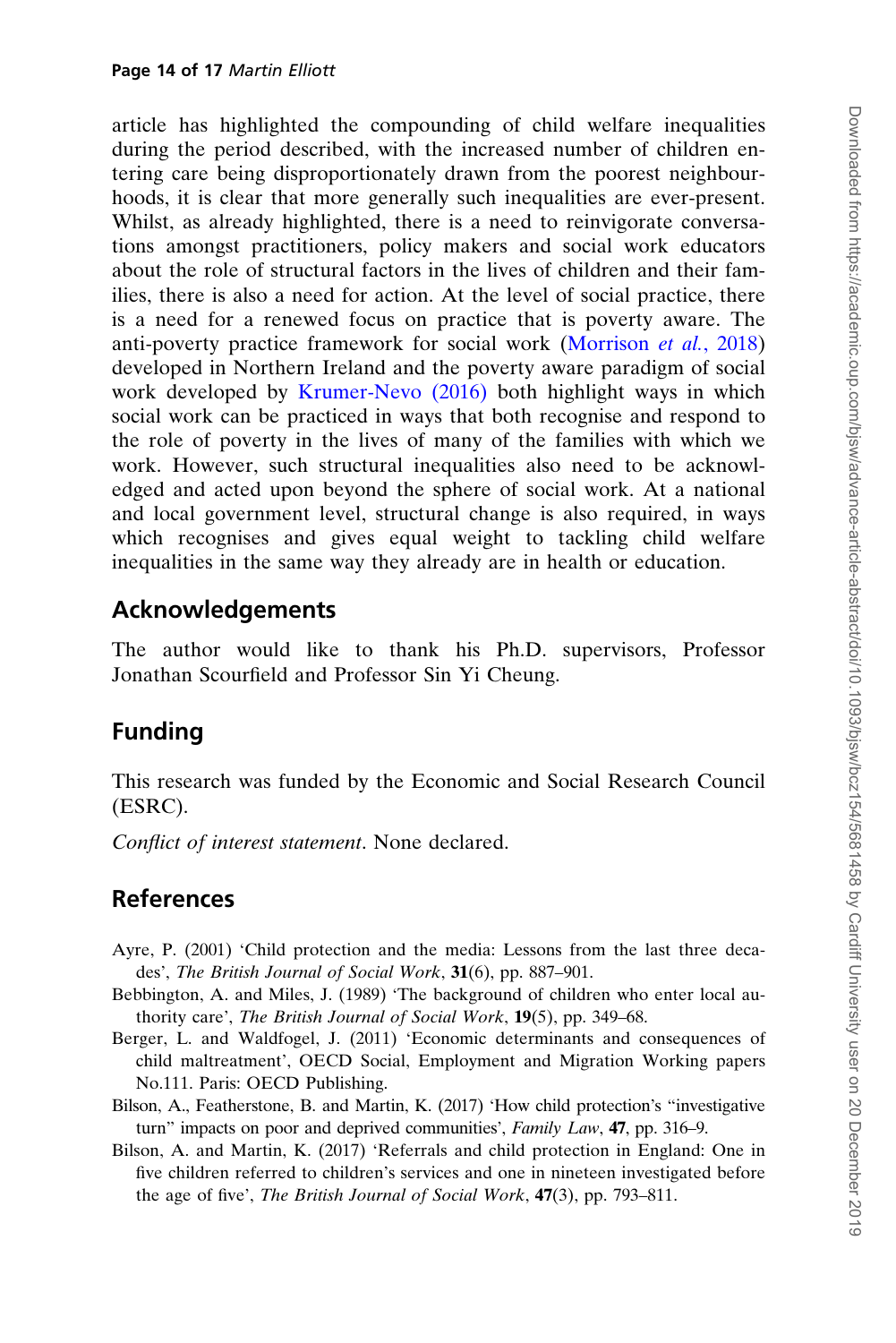- <span id="page-14-0"></span>Bywaters, P. (2015) 'Inequalities in child welfare: Towards a new policy, research and action agenda', The British Journal of Social Work, 45(1), pp. 6–23.
- Bywaters, P., Brady, G., Bunting, L., Daniel, B., Featherstone, B., Chantel, J., Morris, K., Scourfield, J., Sparks, T. and Webb, C. (2018a) 'Inequalities in English child protection practice under austerity: A universal challenge?', Child and Family Social Work, **23**(1), pp. 53–61.
- Bywaters, P., Brady, G., Sparks, T. and Bos, E. (2016) 'Child welfare inequalities: New evidence, further questions', *Child and Family Social Work*, 21(3), pp. 369–80.
- Bywaters, P., Scourfield, J., Jones, C., Sparks, T., Elliott, M., Hooper, J., McCartan, C., Shapira, M., Bunting, L. and Daniel, B. (2018b) 'Child welfare inequalities in the four nations of the UK', Journal of Social Work. Advance Access published September 2018. doi: 10.1177/1468017318793479.
- CAFCASS (2009) 'The baby Peter effect and the increase in S31 care order applications', CAFCASS, available online at: [http://www.dera.ioe.ac.uk/14892/1/Baby](http://www.dera.ioe.ac.uk/14892/1/Baby&hx0025;20peter&hx0025;20summary&hx0025;20report&hx0025;20FINAL&hx0025;202&hx0025;20Dec.pdf) %[20peter](http://www.dera.ioe.ac.uk/14892/1/Baby&hx0025;20peter&hx0025;20summary&hx0025;20report&hx0025;20FINAL&hx0025;202&hx0025;20Dec.pdf)%[20summary](http://www.dera.ioe.ac.uk/14892/1/Baby&hx0025;20peter&hx0025;20summary&hx0025;20report&hx0025;20FINAL&hx0025;202&hx0025;20Dec.pdf)%[20report](http://www.dera.ioe.ac.uk/14892/1/Baby&hx0025;20peter&hx0025;20summary&hx0025;20report&hx0025;20FINAL&hx0025;202&hx0025;20Dec.pdf)%[20FINAL](http://www.dera.ioe.ac.uk/14892/1/Baby&hx0025;20peter&hx0025;20summary&hx0025;20report&hx0025;20FINAL&hx0025;202&hx0025;20Dec.pdf)%[202](http://www.dera.ioe.ac.uk/14892/1/Baby&hx0025;20peter&hx0025;20summary&hx0025;20report&hx0025;20FINAL&hx0025;202&hx0025;20Dec.pdf)%[20Dec.pdf](http://www.dera.ioe.ac.uk/14892/1/Baby&hx0025;20peter&hx0025;20summary&hx0025;20report&hx0025;20FINAL&hx0025;202&hx0025;20Dec.pdf) (accessed December 2, 2019).
- CAFCASS (2012) 'Three weeks in November... three years on... Cafcass care application study 2012', CAFCASS, available online at: [http://www.cafcass.gov.uk/](http://www.cafcass.gov.uk/about-cafcass/research-and-data/cafcass-research/) [about-cafcass/research-and-data/cafcass-research/](http://www.cafcass.gov.uk/about-cafcass/research-and-data/cafcass-research/) (accessed December 2, 2019).
- Cancian, M., Slack, K. and Yang, M. (2013) 'The effect of family income on risk of child maltreatment', Social Service Review, 87(3), pp. 417– 37.
- Conger, R. D., Conger, K. J., Elder, G. H., Lorenz, F. O., Simons, R. L. and Whitbeck, L. B. (1992) 'A family process model of economic hardship and adjustment of early adolescent boys', Child Development, 63(3), pp. 526–41.
- Conrad-Heibner, A. and Scanlon, E. (2015) 'The economic conditions of child physical abuse: A call for a National Research, Policy and Practice Agenda', Families in Society: The Journal of Contemporary Social Services, 96(1), pp. 59– 66.
- Cordis Bright (2013) Research on Differences in the Looked after Children Population, London, Cordis Bright.
- Department for Education (2008) Haringey Local Safeguarding Children Board: Serious Case Review Child 'A', London, Department for Education, available online at: [https://www.gov.uk/government/uploads/system/uploads/attachment\\_data/](https://www.gov.uk/government/uploads/system/uploads/attachment_data/file/182527/first_serious_case_review_overview_report_relating_to_peter_connelly_dated_november_2008.pdf) [file/182527/first\\_serious\\_case\\_review\\_overview\\_report\\_relating\\_to\\_peter\\_connelly\\_](https://www.gov.uk/government/uploads/system/uploads/attachment_data/file/182527/first_serious_case_review_overview_report_relating_to_peter_connelly_dated_november_2008.pdf) [dated\\_november\\_2008.pdf.](https://www.gov.uk/government/uploads/system/uploads/attachment_data/file/182527/first_serious_case_review_overview_report_relating_to_peter_connelly_dated_november_2008.pdf)
- Dickens, J., Howell, D., Thoburn, J. and Schofield, G. (2005) 'Children starting to be looked after by local authorities in England: An analysis of inter-authority variation and case-centred decision-making', The British Journal of Social Work, 37(4), pp. 597–617.
- Elliott, M. (2017) 'Looked-after children in Wales: An analysis of the backgrounds of children entering public care', PhD Thesis, Cardiff University.
- Elliott, M. and Scourfield, J. (2017) 'Identifying and understanding inequalities in child welfare intervention rates', Project Report, Child Welfare Inequalities Project, available online at: [http://www.coventry.ac.uk/research/research-directo](http://www.coventry.ac.uk/research/research-directories/current-projects/2014/child-welfare-inequality-uk/cwip-project-outputs/) [ries/current-projects/2014/child-welfare-inequality-uk/cwip-project-outputs/](http://www.coventry.ac.uk/research/research-directories/current-projects/2014/child-welfare-inequality-uk/cwip-project-outputs/).
- Family Rights Group (2018) The Care Crisis Review: Factors contributing to national increases in numbers of looked after children and applications for care orders', available online at: [https://www.frg.org.uk/images/Care\\_Crisis/Care-Crisis-Review-](https://www.frg.org.uk/images/Care_Crisis/Care-Crisis-Review-Factors-report-FINAL.pdf)[Factors-report-FINAL.pdf](https://www.frg.org.uk/images/Care_Crisis/Care-Crisis-Review-Factors-report-FINAL.pdf).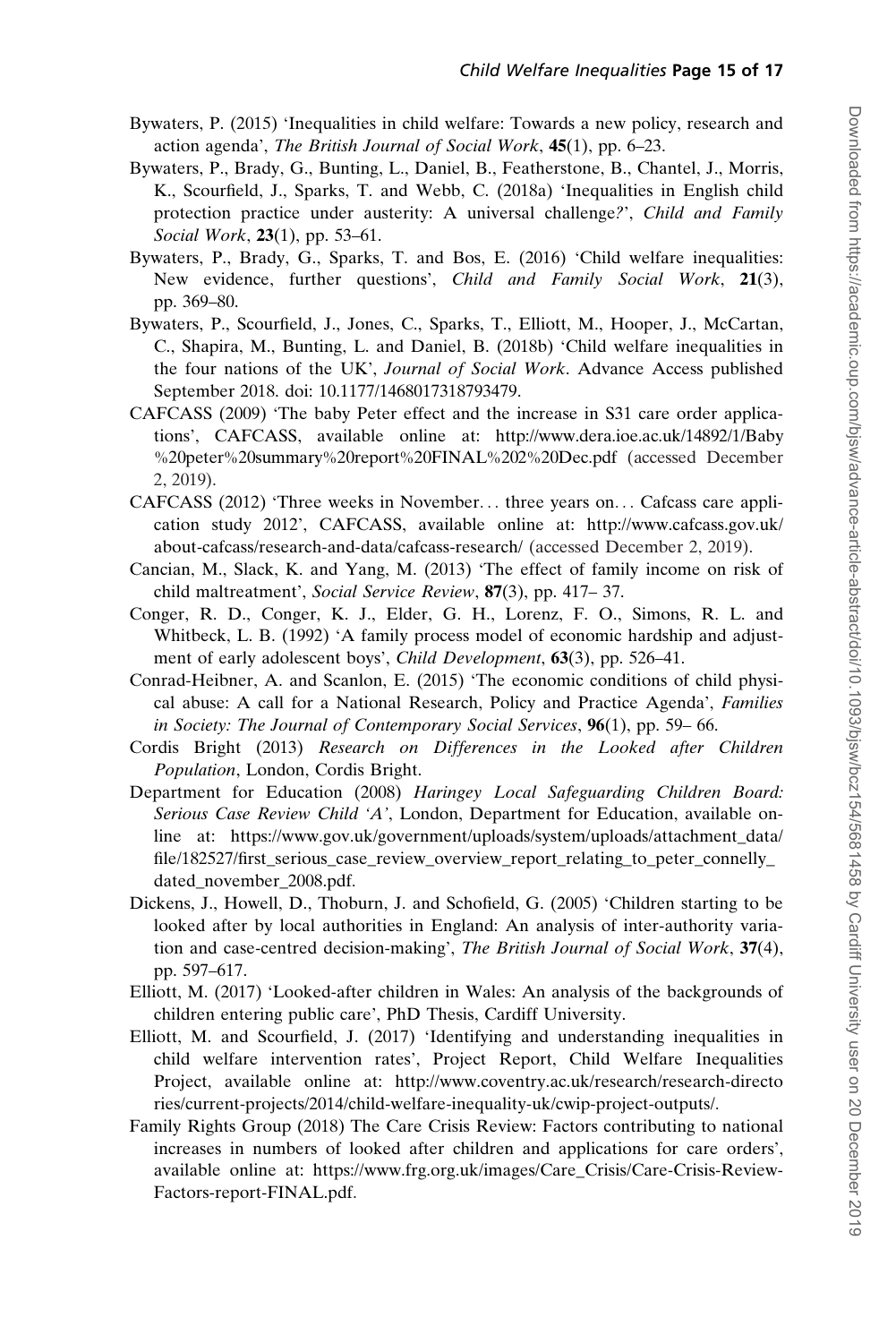- <span id="page-15-0"></span>Featherstone, B., Morris, K. and White, S. (2014) 'A marriage made in hell: Intervention meets child protection', The British Journal of Social Work, 44(7), pp. 1735–49.
- Fein, D. and Lee, W. (2003) 'The impacts of welfare reform on child maltreatment in Delaware', Children and Youth Services Review, 25(1–2), pp. 83–111.
- Franzen, E., Vinnerljung, B. and Hjern, A. (2008) 'The epidemiology of out of home care for children and youth: A national cohort study', The British Journal of Social Work, **38**(6), pp. 1043–59.
- Gove, M. (2013) 'Speech to the NSPCC: Getting it right for children in need', available online at: [https://www.gov.uk/government/speeches/getting-it-right-for-chil](https://www.gov.uk/government/speeches/getting-it-right-for-children-in-need-speech-to-the-nspcc) [dren-in-need-speech-to-the-nspcc.](https://www.gov.uk/government/speeches/getting-it-right-for-children-in-need-speech-to-the-nspcc)
- Holman, R. (1974) Inequality in Child Care. London, Child Poverty Action Group.
- Hood, R., Goldacre, A., Grant, R. and Jones, R. (2016) 'Exploring demand and provision in English child protection services', The British Journal of Social Work, pp. 923–941.
- Jones, R. (2014) The Story of Baby P: Setting the Record Straight, London, Policy Press.
- Jonson-Reid, M., Drake, B. and Kohl, P. L. (2009) 'Is the over-representation of the poor in child welfare caseloads due to bias or need?', Children and Youth Services Review, 31(3), pp. 422–7. Vol
- Krumer-Nevo, M. (2016) 'Poverty-aware social work: A paradigm for social work practice with people in poverty', The British Journal of Social Work, 46(6), pp. 1793–808.
- Laming, L. (2009) The Protection of Children in England: A Progress Report, London, The Stationery Office.
- Marmot, M. (2010) Fair Society Healthy Lives (the Marmot Review), London, Marmot Review, available online at: [http://www.instituteofhealthequity.org/resour](http://www.instituteofhealthequity.org/resources-reports/fair-society-healthy-lives-the-marmot-review) [ces-reports/fair-society-healthy-lives-the-marmot-review.](http://www.instituteofhealthequity.org/resources-reports/fair-society-healthy-lives-the-marmot-review)
- Morris, K., Mason, W., Bywaters, P., Featherstone, B., Daniel, B., Brady, G., Bunting, L., Hooper, J., Mirza, N., Scourfield, J. and Webb, C. (2018) 'Social work, poverty and child welfare interventions', Child and Family Social Work, 23, pp. 364–72.
- Morrison, A., McCartan, C., Davidson, G. and Bunting, L. (2018) Anti-Poverty Practice Framework for Social Work in Northern Ireland, Belfast, Department of Health.
- Narey, M. (2014) Making the Education of Social Workers Consistently Effective, London, Department for Education.
- Office of National Statistics (ONS) (2012) 'Population estimates for England and Wales, mid-2011 (2011 census-based)', ONS, available online at: [http://www.ons.](http://www.ons.gov.uk/ons/publications/re-reference-tables.html? edition=tcm&hx0025;3A77-262039) [gov.uk/ons/publications/re-reference-tables.html? edition](http://www.ons.gov.uk/ons/publications/re-reference-tables.html? edition=tcm&hx0025;3A77-262039)=[tcm](http://www.ons.gov.uk/ons/publications/re-reference-tables.html? edition=tcm&hx0025;3A77-262039)%[3A77-262039](http://www.ons.gov.uk/ons/publications/re-reference-tables.html? edition=tcm&hx0025;3A77-262039)
- Office of National Statistics (ONS) (2013) 'Population estimates for England and Wales, mid-2002 to mid-2010 revised (subnational)', ONS, available online at: [http://www.ons.gov.uk/ons/publications/re-reference-tables.html? edition](http://www.ons.gov.uk/ons/publications/re-reference-tables.html? edition=tcm&hx0025;3A77-280885)=[tcm](http://www.ons.gov.uk/ons/publications/re-reference-tables.html? edition=tcm&hx0025;3A77-280885) %[3A77-280885.](http://www.ons.gov.uk/ons/publications/re-reference-tables.html? edition=tcm&hx0025;3A77-280885)
- Oliver, C., Owen, C., Statham, J. and Moss, P. (2001) Figures and Facts: Local Authority Variance on Indicators Concerning Child Protection and Children Looked After, London, Thomas Coram Research Unit, University of London Institute of Education.